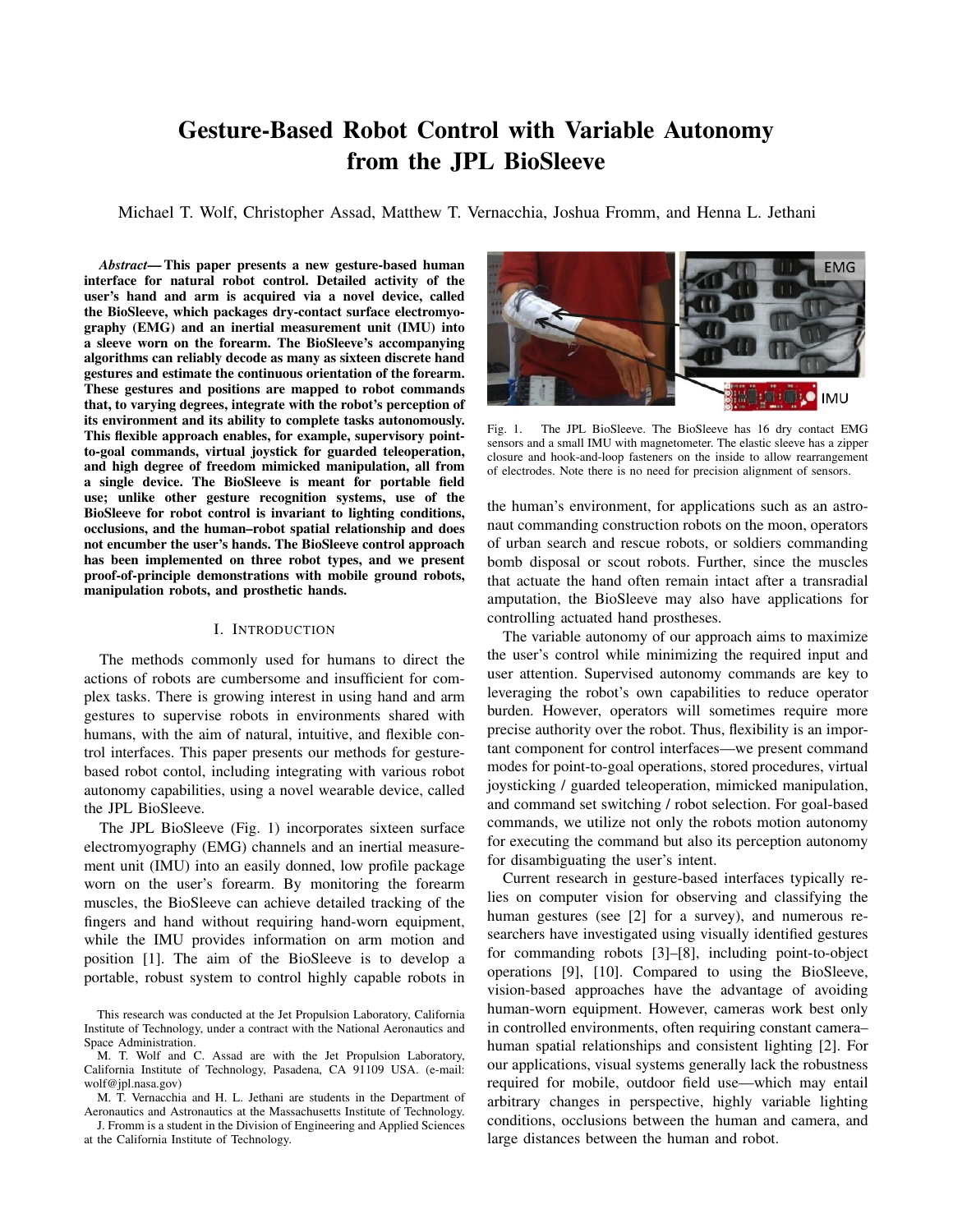

Fig. 2. Functional data flow from BioSleeve signals to robot commands. The IMU and EMG signals are first processed independently; then the resulting hand gesture class and the arm orientation are used jointly for command interpretation.

Another approach for gesture recognition is to use inertial sensors to estimate the human's body posture [11]–[13]. We similarly use inertial sensing for gross posture information, but detailed information about hand/finger positions is not available in the above works. Some glove-based inertial sensor systems estimate hand and finger position, but having the hands covered in sensor gloves is at the least cumbersome and sometimes impracticable for field users, such as when carrying equipment or completing manipulation tasks. Besides leaving the hands free, the BioSleeve EMG sensors provide data regarding not only the hand/finger positions but also the muscle *forces*, information we use in our robot control paradigm but unavailable to inertial or visual sensors.

Forearm EMG has been previously shown to provide accurate representations of hand movement [14], and EMG signals have been used in limited ways for robot control, without autonomy integration. Wheeler et al. demonstrated virtual joystick commands for a human–computer interface [15]. Kim et al. controlled an RC car with four commands from a single electrode [16]. Artemiadis et al. used EMG for gross arm (not hand) position for reflected motion of a robot arm [17]. Our work differs in that we integrate both EMG and IMU signals, decode a significantly larger number of gestures, and demonstrate several different types of commands (levels of autonomy). Also, we show coordination with the robots' autonomy systems (for both perception and motion) to ease the operational burden, and use the muscle force as a variable parameter to aid in precision control.

An overview of our approach is illustrated in Fig. 2. The BioSleeve hardware, described in Sect. II, collects EMG and IMU signals. These signals are first processed independently, using a classification algorithm to decode the hand position from the EMG signals, as summarized in Sect. III. This output is then used by the command interpretation algorithms (Sect. IV) to map gestures into variable autonomy robot commands. Results of using the BioSleeve to control three different robot types are presented in Section V.

# II. THE JPL BIOSLEEVE

The BioSleeve is designed to enable detailed, high degreeof-freedom (DOF) arm and hand tracking by integrating: (1) an array of dry-contact active EMG sensors to monitor muscle activations in the arm, (2) IMU sensor(s) to estimate limb orientation with respect to the body, and (3) in-sleeve processing for gesture recognition.

The current BioSleeve prototype is shown in Fig. 1. It incorporates sixteen commercial dry-contact surface EMG sensors (Delsys, Inc.), which have active bipolar channels.

The sensor array is positioned on the proximal forearm near the elbow, to monitor activation of the major forearm muscles. These EMG signals contain a combination of force and position information for the wrist and fingers. We packaged the sensors in a tight-fitting elastic sleeve to provide constant mechanical pressure and maintain good skin contact.

To complement the EMG sensor array, a small IMU "sensor stick" (Sparkfun Electronics) is also mounted on the BioSleeve to monitor forearm motion. Optionally, an additional IMU is strapped to the upper arm for full arm monitoring. The IMUs fuse data from a 3-axis gyroscope, 3-axis accelerometer, and 3-axis magnetometer. Such data enables model-constrained pose estimation of the limb segments (e.g., see [11]). Combined with the EMG array, IMU sensors can provide sufficient information to distinguish gestures from a large set of high DOF arm and hand motions.

The current BioSleeve prototype transmits raw sensor data over a tether to an off-board computer for processing. (We plan to implement the gesture recognition algorithms with in-sleeve processing, to minimize the bandwidth required to communicate gestures to a remote receiver.) Our longterm goal is to design a wireless, fully enclosed BioSleeve system with the following properties: (a) Ease-of-use: The BioSleeve will be conveniently embedded into wearable garments, donned and doffed as part of daily clothes. No extra setup time is required for placement of individual electrodes, fine alignment, etc. (b) Free mobility: There are no external sensors, hand obstructions, or electrode wires imposing constraints on allowable movements. (c) Reliability: Large dense sensor arrays add redundancy and are more immune from movement artifacts (electrode slippage, etc.), with the potential to dramatically improve decoding reliability. (d) Durability: Active channel selection and low power consumption per channel enables operation for long periods of time on in-sleeve batteries. (e) Versatility: The output of the gesture recognition can be mapped into various command libraries for different robotic systems, such as those detailed below. The research presented here describes intermediate steps to demonstrate the viability of the BioSleeve approach to robot control.

## III. SIGNAL PROCESSING AND CLASSIFICATION

The arm and hand position of the user are decoded from the raw EMG and IMU signals, so they can be mapped to robot commands. The BioSleeve IMU provides the user's gross forearm position. Also, for the mimicked manipulation commands (Sect IV-A), an additional IMU is strapped to the user's upper arm for full arm pose. Our applications only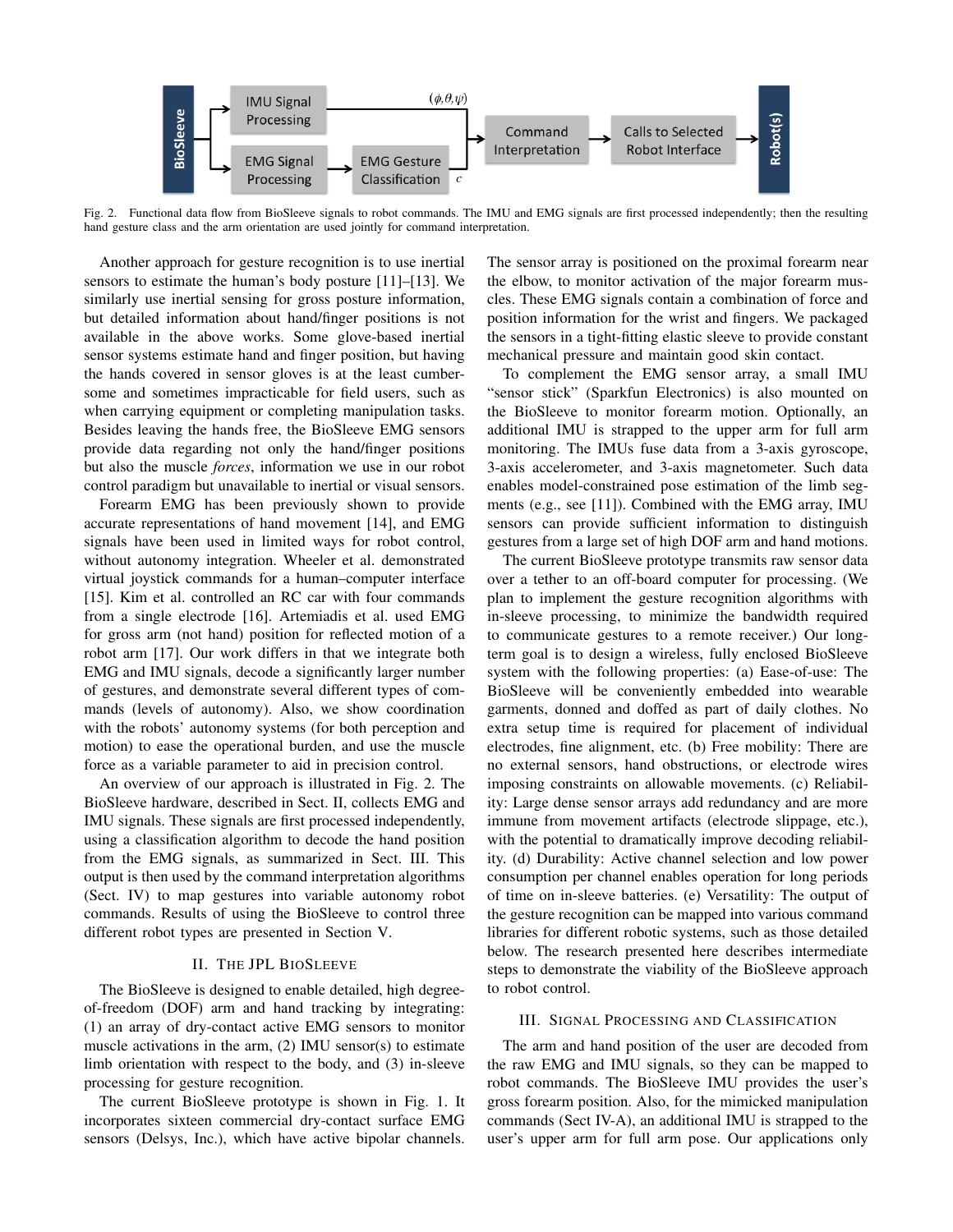

Fig. 3. Example gesture library. This gesture library has 16 hand gestures corresponding to various finger and wrist positions.

require the instantaneous angles of the user's arm linkages, which are calculated in vendor-provided firmware for each IMU. These angles are denoted by  $a_l^k = (\phi_l^k, \theta_l^k, \psi_l^k)^T$ , the roll, pitch, and yaw, respectively, for time step k, where  $l = 1$ for the forearm and  $l = 2$  for the upper arm.

The methods for decoding the wrist and finger positions from the forearm muscle activity read by surface EMG are summarized below. The raw electrode signals are amplified and band-pass filtered, then analyzed in 500-ms windows at a rate of 10 Hz (i.e. there is an overlap of 400 ms between adjacent time windows). Within the kth time window, we extract the feature vector  $x^k = (x_1^k, ..., x_d^k)^T$ , where  $x_j^k$  is the standard deviation of the signal for the jth electrode,  $j = 1, \ldots, d$ . We find the standard deviation provides a good measure of muscle activity, as it is correlated to the signal amplitude but invariant to offsets.

We classify the feature vector  $x^k$  using a multi-class support vector machine classifier (SVM) with radius basis function kernel [18], [19]. After donning the BioSleeve, the user is instructed to hold each of the  $N$  gestures for a brief period (typically 6 seconds). The labeled features collected is this session are used to train the SVM, after which each incoming  $x^k$  is classified in real time as one of the gestures,  $c^k \in \mathcal{C} = \{c_1, ..., c_N\}$  (see Fig. 3 for an example set with 16 gestures). We achieved classification accuracies of 96% for a 16-gesture dataset. In most cases, a user only needs four to six gestures to perform a robot control task, for which classification usually exceeds 99%. (See [1] for further information on EMG decoding algorithms and performance.) Further, if we wish to expand the space of classified gestures, we can easily augment the input space with the IMU data and define a gesture based not only from EMG class but also from the forearm pitch angle—i.e., use  $\{c^k, \theta_1^k \in \Theta\}$ for classification, where Θ defines a discretization of the pitch angle (e.g., discretizing into five angle bins increases the number of gestures detected by five-fold).

#### IV. INTERPRETATION OF ROBOT COMMANDS

This section describes how we use the classified hand gesture  $c^k$  and arm linkage orientations  $\{a_l^k\}$  to define robot commands. Here, we group these commands into "types" that define soft categories of how the commands are used and the level of corresponding robot autonomy required; types are defined more for the user's mental control model rather than for technical implementation. While further user studies are required to define the best commands for a given application, the types and commands below were chosen the investigate the broad usefulness of a BioSleeve-based interface over various levels of autonomy. Some command types utilize the high-DOF input of the BioSleeve for direct teleoperation, while others focus on the ability to send supervisory commands using simple gestures.

## *A. Mimicked Manipulation* ( $\mathcal{T}_{MM}$ )

Mimicked manipulation commands (i.e., commands of type  $\mathcal{T}_{MM}$ , enable the user to operate a robot manipulator by example—the robot directly imitates the high-DOF motions of the user, typically without any reliance on autonomy. To control motions of a robotic hand, for example, our system maps gesture classes  $c^k$  to corresponding robot finger and wrist positions. This type of hand control applies perhaps most commonly to anthropomorphic hands but is also useful on arbitrary robotic grippers.

 $\mathcal{T}_{MM}$  commands also enable direct position control of the robot end effector simply by moving the user's hand as desired. In this case, we estimate the user hand position through human arm forward kinematics with joint angles given by  $\{a_1^k, a_2^k\}$  and arm linkage lengths  $L_1 = L_2 \equiv L$ . We provide a user parameter  $\alpha$  to scale the user's hand movements to the robot's, such that the robot end effector position is calculated with linkage length  $L = \alpha L$ . Note, however, that we have chosen to control only the end effector position, not to specify the robot arm configuration—this enables use with robot arms with arbitrary kinematics rather than limiting to those with kinematics similar to the human's.

# *B. Virtual Joystick*  $(\mathcal{T}_{VJ})$

The virtual joystick commands, type  $\mathcal{T}_{VJ}$ , provides direct operation applicable to controlling the velocity of ground robots. We have specifically implemented commands for forward and backward motion and left and right in-place turns using wrist positions. A novel technique we have developed for this mode is a variable speed control. As noted earlier, an advantage of using EMG is that it measures muscle forces; the 2-norm  $\rho^k = \|x^k\|$  provides an indication of the force with which the user holds the gesture. (Typically, the distribution of the M samples  $\{x^k\}_{k=1}^M$  within a given class's training data is approximately Gaussian with a principal axis nearly intersecting the origin, indicating that force is the largest source of in-class variability.) For each class, we find  $\rho_{\text{min}}$  and  $\rho_{\text{max}}$ , the minimum and maximum values, respectively, of the set of training sample norms. To set the speed,  $v^k$ , of the movement command  $c^k$ , we interpolate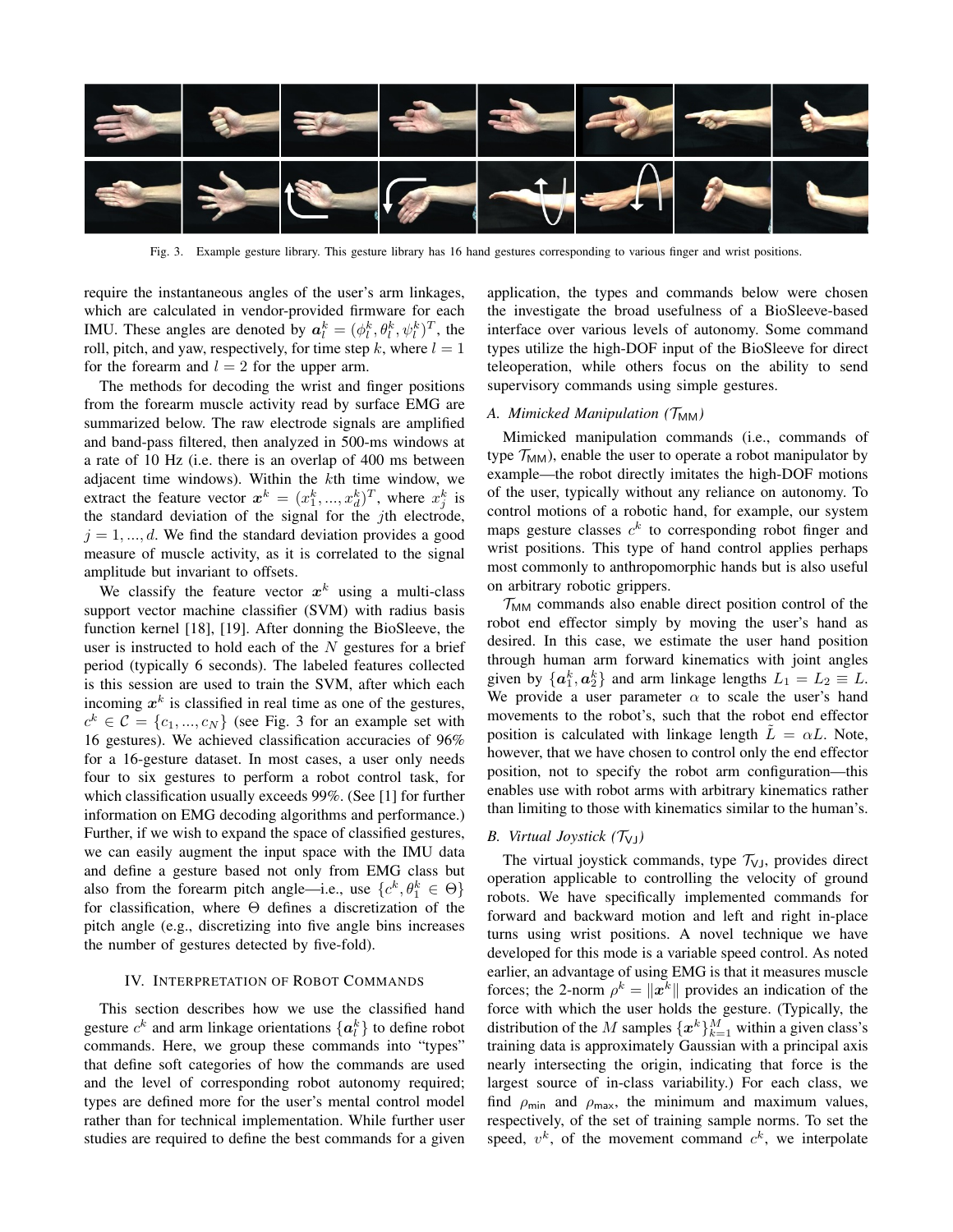between maximum and minimum values of vehicle (linear or angular) speeds,  $v_{\text{min}}$  and  $v_{\text{max}}$ , given the incoming command  $c^k$  with feature norm  $\rho^k$ :

$$
v^{k} = \begin{cases} \frac{v_{\text{max}} - v_{\text{min}}}{\rho_{\text{max}} - \rho_{\text{min}}} \rho^{k} & \rho^{k} \in [\rho_{\text{min}}, \rho_{\text{max}}] \\ v_{\text{min}} & \rho^{k} < \rho_{\text{min}} \\ v_{\text{max}} & \rho^{k} > \rho_{\text{max}}. \end{cases}
$$
 (1)

The resulting speed control allows the user an intuitive mechanism for trading between precision and completion time.

Robots executing  $T_{VJ}$  commands employ a degree of robot autonomy if the commands are set to operate in a "guarded teleoperation" mode. In this mode, the robot uses its own sensor data as a safety check on the user commands, to stop motion if the command involves, for example, a collision or falling off a ledge.

# *C. Stored Procedures* ( $\mathcal{T}_{\text{SP}}$ )

Gestures may also be used to initiate a pre-programmed set of instructions (a stored procedure) for the robot to execute. While these commands of type  $\mathcal{T}_{SP}$  are operationally simple, requiring only a simple one-time trigger, they serve as an example of the convenience of using autonomy instead of demanding the user's continuous attention. For example, a robot may be given a brief command to "navigate straight ahead, avoiding obstacles", "make a U-turn", "return the manipulator arm to home position", etc., instead of teleoperating the robot through these motions. Often,  $\mathcal{T}_{SP}$  commands are used in conjunction with commands of other types, with switching based on  $a_i^k$ . For instance, flexion of the right wrist (gesture  $c_{15}$ ) is often used to indicate "turn left"—but the user can change his/her arm angle from horizontal to vertical to switch whether this should be done as a virtual joystick or stored procedure command:

$$
\begin{aligned} \{c^k = c_{15}, \theta_1^k > -60^\circ\} \Rightarrow \text{continuous left turn } (\mathcal{T}_{VJ})\\ \{c^k = c_{15}, \theta_1^k < = -60^\circ\} \Rightarrow 90^\circ \text{ left turn } (\mathcal{T}_{SP}). \end{aligned} \tag{2}
$$

#### *D. Point-to-Goal* ( $\mathcal{T}_{PG}$ )

Users can indicate navigation/manipulation goals by pointing, a powerful use of the BioSleeve since it enables the user to mentally operate in his own frame of reference and utilizes a high degree of autonomy to specify and complete the task. When the user makes the pointing gesture  $(c_7)$ , we capture the pointing angle  $a_1^k$ . We then define a *pointing* ray,  $(x_h^k, \hat{u}_h^k)$ , originating at the user's shoulder position,  $x_h^k$ with direction defined by unit vector  $\hat{u}_h^k$ , which is derived from the pitch,  $\theta_1^k$ , and yaw,  $\psi_1^k$ , of the user's forearm. (In this work, we have assumed the user's approximate shoulder position relative to the robot is known via GPS or other means. Although this is a strong assumption, robust and precise localization for humans, robots, and mixed teams is an active and promising area of research.)

For manipulator arms, we have applied  $\mathcal{T}_{PG}$  commands to indicate which objects the robot should grasp and pick up. In our implementation, the robot's perception system has identified, say, *n* objects in its environment; let  $y_j$  be the position of the jth object in the user body frame (centered at  $x_h^k$ ). Then, an object is selected according to its cosine similarity with the pointing vector:

$$
f(j) = \frac{\mathbf{y}_j - \mathbf{x}_h^k}{\|\mathbf{y}_j - \mathbf{x}_h^k\|} \cdot \hat{\mathbf{u}}_h^k, \ j = 1, ..., n
$$
 (3)

$$
j^* = \arg\max_j f(j). \tag{4}
$$

The object  $j^*$  is passed to the robot as the manipulation goal if it passes the test

$$
f(j^*) > \cos \gamma,\tag{5}
$$

where  $\gamma$  is the threshold for maximum allowable angle between the pointing ray and the ray towards the object.

For mobile robots,  $T_{PG}$  commands have been used to indicate ground positions to which the robot should navigate. To accomplish this, we find the intersection of the ray  $(\mathbf{x}_h^k, \hat{\mathbf{u}}_h^k)$ and the ground plane, resulting in the goal location  $x_q$ . The robot is then sent a command to g to  $x_q$  autonomously, so it can use its own sensor feedback and navigation capabilities to execute a safe, feasible path.

#### *E. Switching Between Command Sets and Robots (Tcs)*

A *command set* defines an application-oriented mapping between gesture input  $\{c^k, a_1^k\}$  and the commands sent to a particular robot. The purpose of having multiple command sets is twofold: to provide a very large library of user commands using a hierarchical strategy (increasing accuracy and decreasing the mental load on the user), and to switch between which robot (or which subsystem of a given robot, e.g., mobility vs. manipulation) is being controlled.  $T_{CS}$ gestures enable the user to switch between these command sets, including the ability to switch between which robots. In our implementations, we have typically reserved gestures with the user's forearm being held vertically upward to indicate  $T_{\text{CS}}$  commands:

$$
\{c^k = c_{s_1}, \theta_1^k > 60^\circ\} \Rightarrow \text{command set 1}
$$
  
 
$$
\vdots
$$
  
\n
$$
\{c^k = c_{s_n}, \theta_1^k > 60^\circ\} \Rightarrow \text{command set n}
$$
 (6)

We have found this strategy provides the user a great deal of flexibility for the user without disrupting normal operation.

#### V. RESULTS

We have implemented BioSleeve gesture control for three robotic platforms: a manipulation system, a small ground robot, and a five-fingered hand. Specific demonstrations are described below as well as presented in an accompanying video. The goal of this work was to demonstrate proof of principle that a BioSleeve-like system can provide a reliable, flexible method for robot control, rather than accomplish a quantitative user study. (Indeed, largely because our aim is to show the approach's flexibility and variable autonomy in applications not appropriate for visual, manipulandum, or glove-based systems, it is yet unclear what systems should be quantitatively compared.) Table I lists commands used for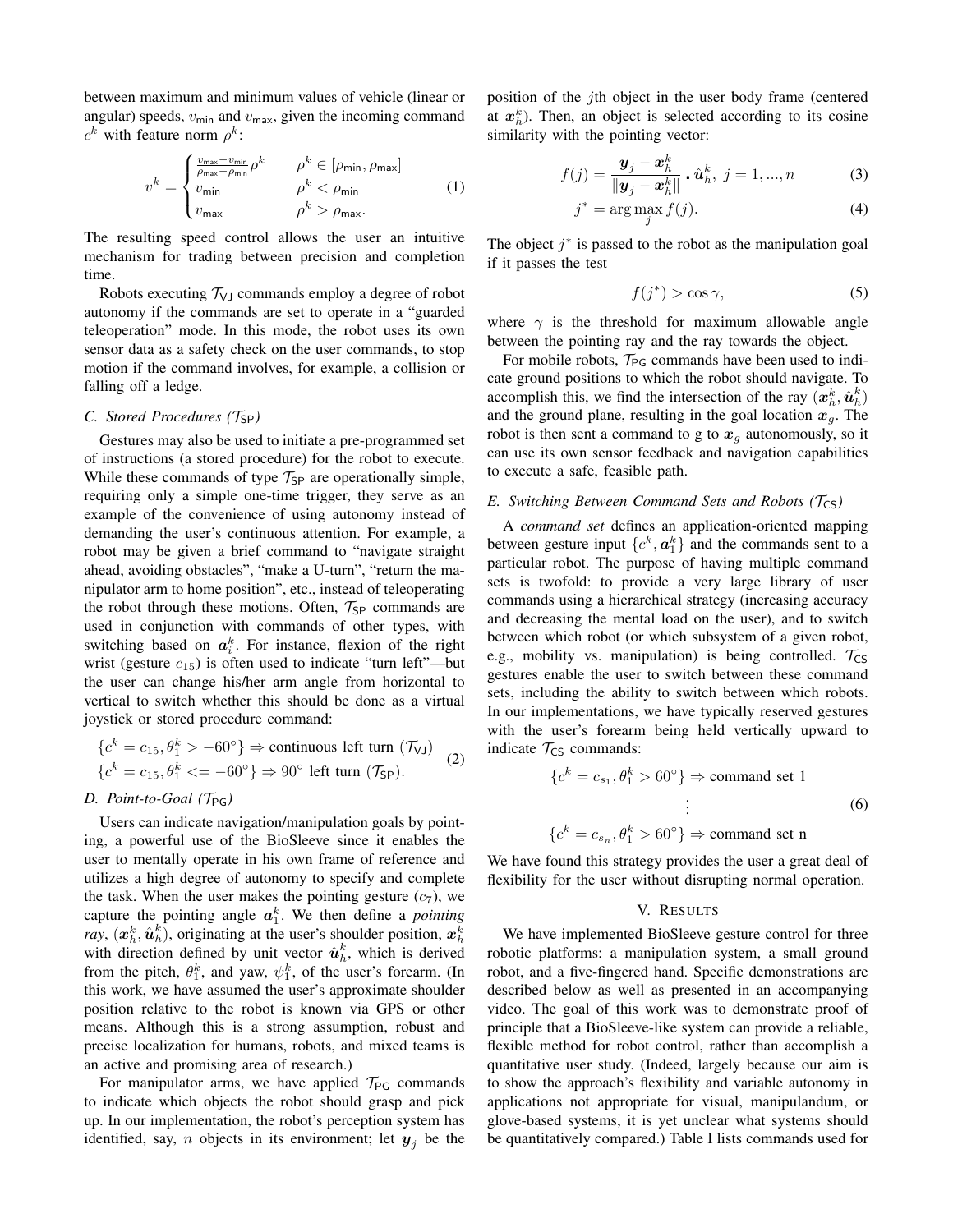each robot; the list is not exhaustive but provides a spectrum of relevant command types. In all command sets, the "rest" position  $(c_1)$  is mapped to "no command".

TABLE I EXAMPLE COMMANDS IMPLEMENTED FOR EACH ROBOT TYPE

| Robot           | Command              | Type                                   |
|-----------------|----------------------|----------------------------------------|
| Manipulator Arm | Pick up object       | $\tau_{\texttt{\tiny PG}}$             |
|                 | Move end effector    | $\mathcal{T}_{\mathsf{MM}}$            |
|                 | Open gripper         | $\tau_{\scriptscriptstyle\mathsf{MM}}$ |
|                 | Close gripper        | $\mathcal{T}_{\mathsf{MM}}$            |
|                 | Scan the environment | $\tau_{\text{SP}}$                     |
|                 | Put down object      | $\tau_\mathsf{SP}$                     |
|                 | Grasp type A         | $\tau_\mathsf{SP}$                     |
|                 | Grasp type B         | $\tau_\mathsf{SP}$                     |
| Ground Robot    | Move to goal         | $\mathcal{T}_{PG}$                     |
|                 | Forward              | $\tau_{\mathsf{vJ}}$                   |
|                 | <b>Backward</b>      | $\tau_{\rm\scriptscriptstyle VI}$      |
|                 | Left                 | $\tau_{\mathsf{v}\mathsf{u}}$          |
|                 | Right                | $\mathcal{T}_{\mathsf{VJ}}$            |
|                 | U-turn               | $\tau_{\text{SP}}$                     |
|                 | $90^\circ$ left      | $\tau_\mathsf{SP}$                     |
|                 | $90^\circ$ right     | $\tau_{\text{\tiny SP}}$               |
|                 | Dance                | $\mathcal{T}_{\mathsf{SP}}$            |
|                 | Select robot 1       | $\tau_{\mathsf{cs}}$                   |
|                 | Select robot 2       | $\tau_{\text{cs}}$                     |
| Hand            | Close finger 1       | $\tau_{\scriptscriptstyle\rm{MM}}$     |
|                 | Close finger 2       | $\mathcal{T}_{\mathsf{MM}}$            |
|                 | Close finger 3       | $\tau_{\scriptscriptstyle\rm{MM}}$     |
|                 | Close fingers $4-5$  | $\tau_{\scriptscriptstyle\rm{MM}}$     |
|                 | Close fingers $1-5$  | $\tau_{\scriptscriptstyle\mathsf{MM}}$ |
|                 | Open all fingers     | $\tau_{\scriptscriptstyle{\text{MM}}}$ |



Fig. 4. Point-to-goal command to the manipulation robot: The user points to the impact driver of the left part of the table.

The manipulation robot (used for the DARPA Autonomous Robotic Manipulation (ARM) program) is equipped with two Barrett WAM arms, each with a BarrettHand (Barrett Technology, Inc.) and stereo vision and other sensors. For tests of supervisory commands, three objects were placed on a table in front of the robot, and the user stood outside of the field of view of the robot (see Fig. 4). The user instructed the robot to scan the table for objects, after which the user pointed to an object to instruct the robot to pick it up, which the robot did autonomously. The user then instructed the robot to place the object back down on the table. In a mimicked manipulation mode, the user could move his hand to place the robot end effector at a desired location; also, hand gestures were mapped to open and close the gripper and change the finger configuration from opposed (grasp type "A") or together (grasp type "B"). Gesture recognition during these tests had extremely high accuracy. Indicating goals by pointing also worked very well but had occasional

false associations when objects were closely spaced—these errors were tracked to a drifting yaw angle, which might be caused by magnetic interference in the basement laboratory where the tests were conducted.



Fig. 5. Commands to the ground robot: (left) the user points to a ground position as the navigation target; (right) a virtual joystick command for the vehicle to turn right

For ground robot operation, we sent commands to the small tracked LANdroid robots (iRobot Corp.); see Fig. 5.  $\mathcal{T}_{PG}$  commands were initiated by pointing to goal locations on the floor. The point-to-goal results successfully demonstrated proof of principle as desired, though the LANdroid navigated only by track odometry, which caused (growing) errors in the actual position achieved by the robot. Tests of driving the robot by virtual joystick and stored procedures included (a) routing the robot through a short obstacle course and (b) using two robots in a cooperative task to get robot A across a "bridge" completed by robot B (see accompanying video). In the latter scenario, the user switched between which robot was "selected" using  $T_{\text{CS}}$  commands. When driving through the obstacle course,  $\mathcal{T}_{VI}$  commands were enabled with the guarded teleoperation mode, in which the robot would use its IR proximity sensors to stop, overriding the user command to avoid collisions.



Fig. 6. Commands being sent to the actuated hand: (left to right) open fingers, close index finger, close middle finger, close all fingers

The actuated hand (Harada Electric Industry, Inc.) provided a testbed for end effectors more anthropomorphic than the BarrettHand and a surrogate for prosthesis control. This platform has no sensing or autonomy, and  $\mathcal{T}_{MM}$  commands were simply mapped to motor controls (1 DOF per finger). These tests showed that individual finger movements can be controlled by the BioSleeve system, as shown in Fig. 6. Note that individual motion of the fourth and fifth fingers are difficult to distinguish, and rarely employed in common practice; therefore, these fingers were grouped together for classification and control.